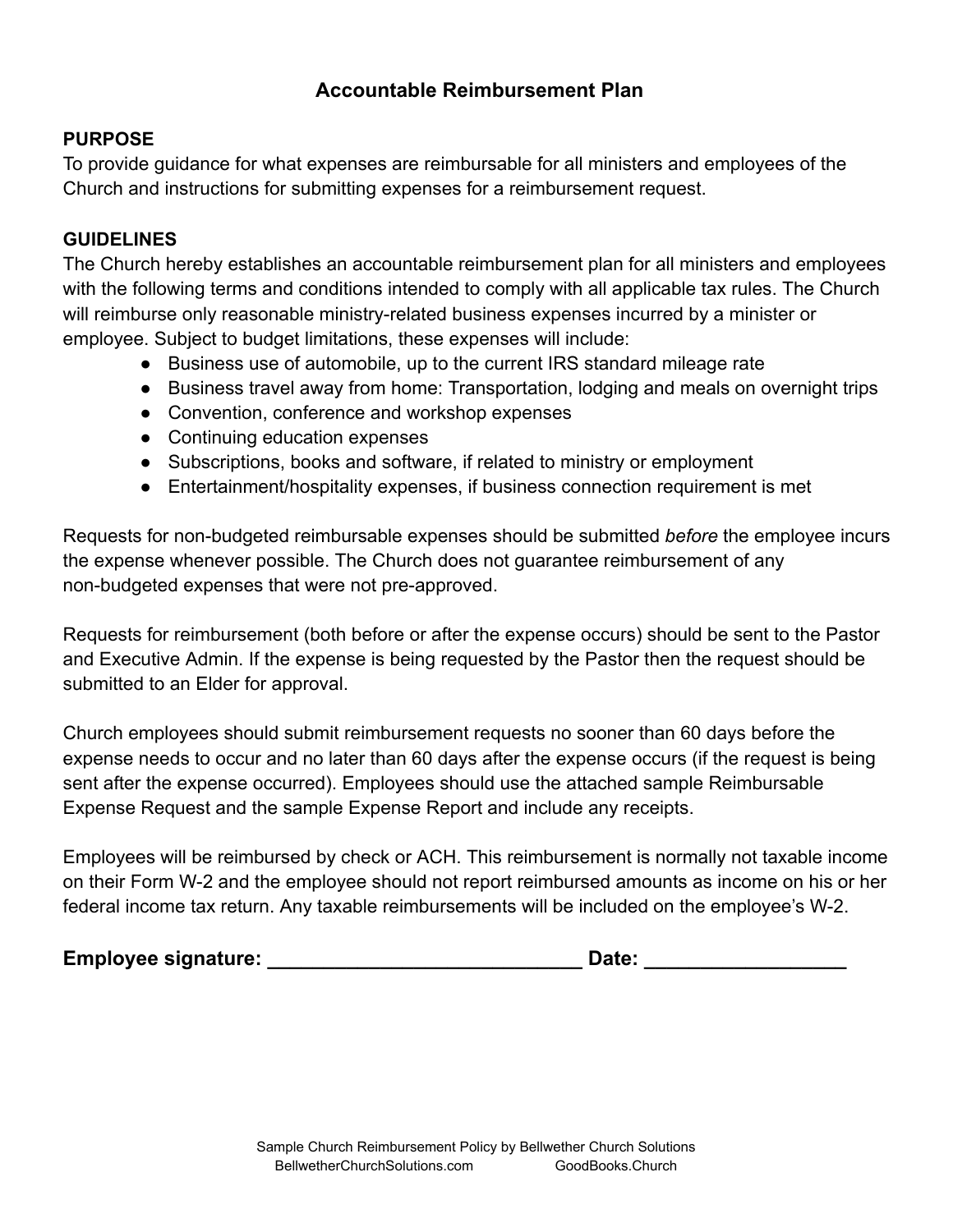## **Reimbursable Expense Request**

| Employee name:    |  |
|-------------------|--|
| For the month of: |  |

Put the date the expense occurred or the projected date you will need to make the purchase/the approximate date the expense will occur.

| <b>Date</b>         | <b>Description</b> |       | <b>Business Purpose</b>        | <b>Amount</b> | <b>Account</b> |
|---------------------|--------------------|-------|--------------------------------|---------------|----------------|
|                     |                    |       |                                |               |                |
|                     |                    |       |                                |               |                |
|                     |                    |       |                                |               |                |
|                     |                    |       |                                |               |                |
|                     |                    |       |                                |               |                |
|                     |                    |       |                                |               |                |
|                     |                    |       |                                |               |                |
|                     |                    |       |                                |               |                |
|                     |                    |       |                                |               |                |
|                     |                    |       |                                |               |                |
|                     | Mileage            |       | see reverse side               |               |                |
| Preferred method of |                    |       | <b>Subtotal</b>                |               |                |
|                     | reimbursement:     |       | Minus any advance              |               |                |
|                     | <b>ACH</b>         | Check | <b>Total reimbursement due</b> |               |                |
| (circle one)        |                    |       |                                |               |                |

Employee Signature **Approval signature** Approval signature

*Please attach receipts or proof of purchase price to this request. Expenses without receipts are treated as taxable income.*

 $\overline{\phantom{a}}$  , and the contract of the contract of the contract of the contract of the contract of the contract of the contract of the contract of the contract of the contract of the contract of the contract of the contrac